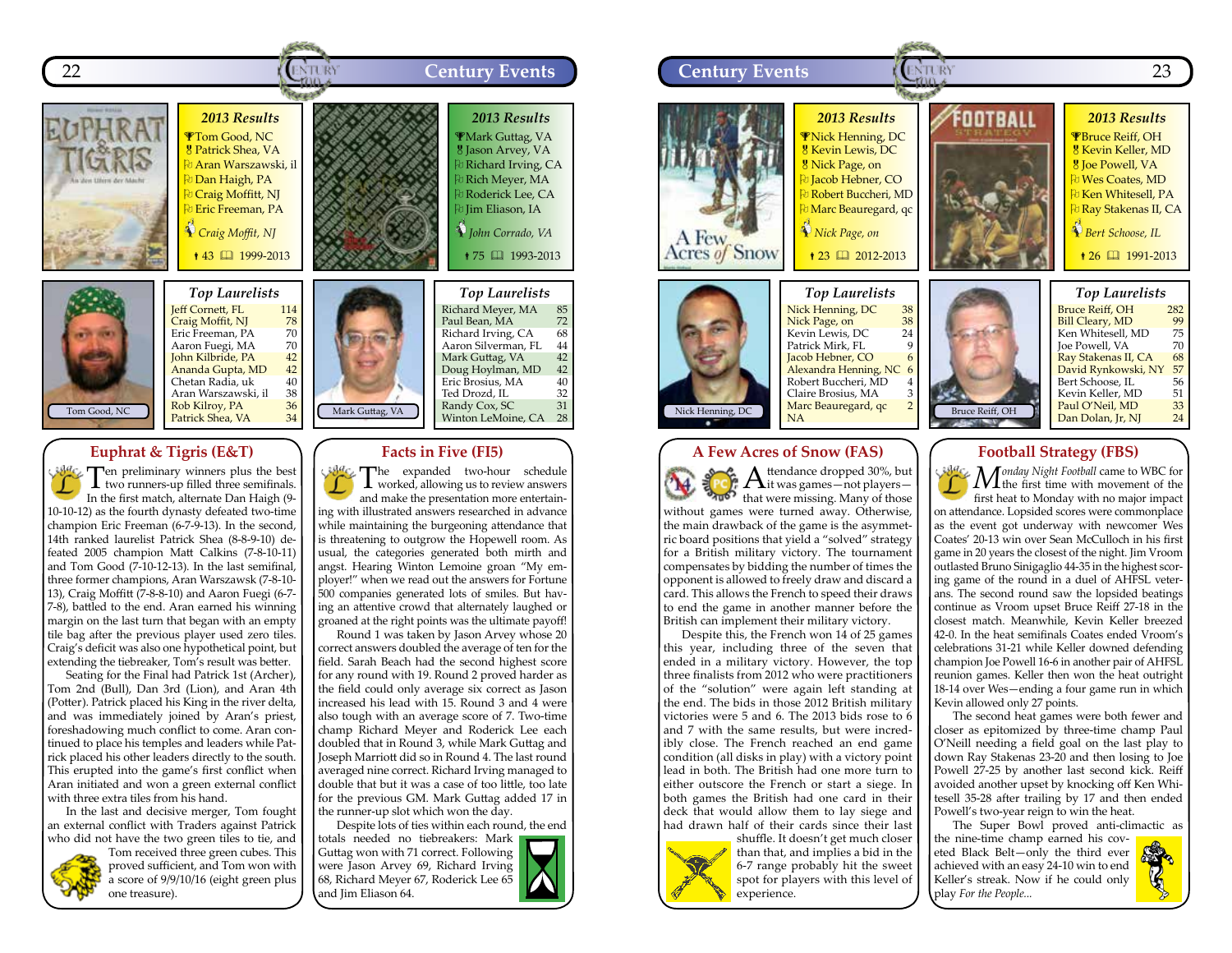



*Top Laurelists* James Pei, VA 722<br>David Dockter, MN 228 )<br>David Dockter, MN 228<br>Mark Giddings. NY 151 Mark Giddings, NY 151<br>Mike Mitchell, GA 93 Mike Mitchell, GA 93<br>Nicholas Pei, CA 72 Nicholas Pei, CA 72<br>Riku Reikkinen, fi 68 Riku Reikkinen, fi<sup>168</sup><br>Tim Miller, GA 68 Tim Miller, GA 68<br>Trevor Bender, CA 62 Trevor Bender, CA 62<br>
Sean Dolbee, CA 60 Sean Dolbee, CA 60<br>Stefan Mecay, TX 60 Stefan Mecay, TX

## **For The People (FTP)**

 $A$ <sup>s</sup> fate dictated, Michael Mitchell and James Pei met in the Final thus completing a circle that started in 1989 when they met in the original *FTP* Final. This year's version started well for Pei as he received nine SP reinforcements in the first three turns and pulled back to Richmond in a defensive posture. Michael leveraged his own strong cards by taking KY and WV early. Anticipating Lee's arrival on Turn 4, he fortified DC with the *Washington Defenses* card.

Pei built the AONV as Lee went on the offensive. With plentiful SP, AONV engaged AOP generating both SW gains and favorable attrition. Turn 5 brought a failed AOP interception into Frederick. Lee's AONV broke through to cut the DC rail line but managed only one raid. Timely Union defense prevented more raids and trapped Jackson's Army. Turn 6 was spent destroying Jackson's army. Lee's assaults on DC were repulsed and the *Locomotive Shortage* forced him to retreat. But *Mud March* trapped Lee in Harpers Ferry. Pei was in big trouble. If he ever needed a Campaign card, this was it. Asked and answered. Turn 7 saw Lee's AONV barely escaping through Shenandoah Valley while Stonewall mustered another large force in Richmond. The Union downfall came when *Forward to Richmond* forced AOP to charge into Richmond. In the ensuing coun-



terattack, Grant lost another 10 SW. This doubled the SW of USA and forced a concession. The Master had done it again.

Rejean Tremblay, on *Top Laurelists* Jason Levine, NY 160<br>Barry Smith, NY 125 Barry Smith, NY 125<br>Lance Fogel, PA 78 Lance Fogel, PA 78<br>Roderick Lee, CA 61 Roderick Lee, CA 61<br>Rejean Tremblay, on 52 Rejean Tremblay, on 52<br>Robert Kircher, MA 38 Robert Kircher, MA 38<br>John Schoose, IL 34 John Schoose, IL<br>Nick Henning, DC 33 Nick Henning, DC 33<br>Matt Kucic, PA 30 Matt Kucic, PA 30 Mario Veillette, qc

#### **Formula De (FDE)**

The three heats had enough entrants to run boards of seven to nine drivers. Players were allowed to sit at any table of their choosing, eliminating lengthy randomization while also allowing players to sit with their friends and have fun at 200 MPH. The qualifying tracks were chosen at each table. Many chose the action of Monaco where a missed turn can take you from near victory to the back of the pack in a hurry. Another race seeing considerable love was Portugal; a fast track that rewards the quick-paced and allowing ground to be easily recovered if you have a miscue.

The Final was not played on the large scale track of years past. 2013 saw the use of the Night Race Street track from the Asmodee Games edition of *Formula De*. Moving forward this will be the official version as they have become a great sponsor for the event - providing multiple prizes.

The starting grid was filled with ten unique qualifiers—heat winners all. After the first corner, the racers left six debris spots behind in the "Chemical Plant". This would prove hazardous for the next two laps, cutting off clean lanes and making driving difficult. In the end Rejean Trembley emerged victorious by overtaking Nick Henning. Nick enjoyed a big lead but suffered damage to his car and made the decision

to ease it around to a second place finish. Better second than out was the decision.





Dan Lewis, DE 30<br>Matt Evinger, PA 30 Matt Evinger, PA

John Speck, MD

It was a record year as we topped triple dig-<br>lits for the first time. The Demo drew eight It was a record year as we topped triple digattendees including Adina Weiss who learned the game very fast. She won her table by coming from behind after four races with only eight points to finish with 32 points by winning *and* placing in the last two races. *FMR* is a great game for beginners.

As usual, fate had its favorites. Joshua Coyle made five rolls to move from 8th to 3rd. Brandon Bernard charged to first four times. One of those attempts tempted Yoel Weiss to duplicate his success, only to fail on the first roll. Harry Flawd ran his traditional zany Crash Table requiring the Crash card to be played—costing Chris Kizer and Chris Greenfield five cars each.

22 of 27 qualifiers appeared for the semifinals, giving two runner-ups, John Faella and John Speck, a second life. The four winners were: Bob Laird, Dan Leader, Arthur Wines, and David Weldon. Runner-up Brandon Bernard secured the fifth seat with 33 points, but John Shaheen and John Speck tied for the sixth seat. The tiebreakers favored Speck a second time so he again advanced without winning. Any bets on how this will end? Sure enough, John got off to a strong start in the Final. He was unable to score in the late races, but by keeping his closest pursuers from scoring at the end he



was able to hold on to win the only game that counted—the last one.

#### **Gangsters (GSR)**

Doug Galullo, MD

Thomas Richardson, VA 64<br>Iim Castonguay, PA 54 Jim Castonguay, PA

Most games run 6-16 turns, with the median<br>
at 10-11, but this Final went 14 because the initial payouts were small, the Cops were effective, and there was a high (35) body count. I have seen only one game end before Turn 6 (a 4-turn win that earned Moneybags his name) or later than 16 (an email tussle that went 18 turns). Long games favor joint collectors (Barnes) and sneak-up-the-cash players (Galullo).

In this case, Barnes attracted the countermeasures very early. He wasn't able to purchase joints on his last two turns or he'd have had nine and at least threatened to win. His Racketeer ended in a heavily purchased part of town that made his low rolls at the end decisive. Buccheri made it quietly to seven joints, but he assumed the role of the bulwark keeping Barnes from winning with his eight Thugs. His game-high 12 losses as the others relied on him to stop Barnes left him in a bad position.

Pack threatened a cash win, finishing at \$8,600. But, he recruited his Thug three times and a very expensive Vamp to set him back \$2,400. Galullo saved cash throughout, not drawing attention to himself, and making only small, necessary pur-

chases. His failed attack on the Chophouse permanently deflected attention away from him and onto the victorious Barnes who won the battle and thus lost the war. Doug's gang at the end (2/1/1) was enough to win—but not strong enough to be called upon to stop Barnes.

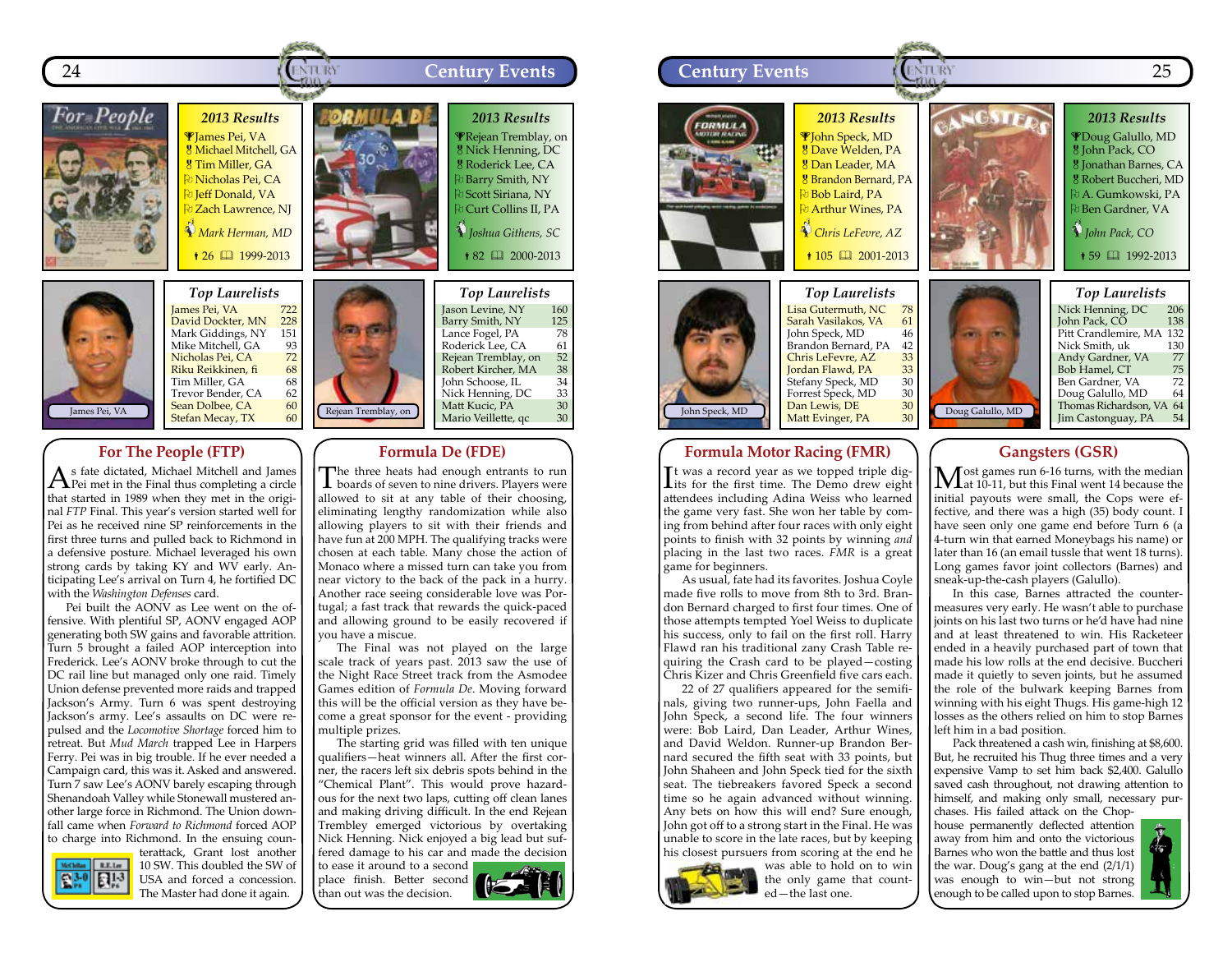



#### Malcolm Smith, VA *Top Laurelists* Ed Menzel, CA 255<br>Vincent Meconi, DE 182 Vincent Meconi, DE 182<br>Richard Beyma, VA 136 Richard Beyma, VA 136<br>Ted Drozd. IL 102 Ted Drozd, IL 102<br>Allen Kaplan, NI 91 Allen Kaplan, NJ 91 Dave Zimmerman, PA 81 Jim Tracy, OH 66<br>Barry Shoults, MI 56 ender Shoults, MI 56<br>25 Mike Pacheco, CA 54 Mike Pacheco, CA 54<br>Gregory D. Smith. FL 51 Gregory D. Smith, FL

## **Gettysburg (GBG)**

Richard Beyma defeated defending champion Ed Menzel to take his second title. Richard, 10-1 for the week, has reached the Final each of the last five years. Ten players logged the required three games to continue, with the top four advancing to the singleelimination rounds. The qualifiers were, in order, Beyma (8-1, 64 points), Jim Tracy (6-1, 57), Menzel (5-2-1, 48), and Greg Smith (4-3, 39).

In the semifinals, Beyma faced Smith and Tracy played Menzel. Greg's Union, bidding 8.0, hung in until Turn 20. Meanwhile, Ed's Federals, with a bid of 13.0—the week's highest bid, forced Jim into a Turn 13 concession.

The Final reprised the 2012 title game. Richard again took the Gray for a bid of 11.5. By Turn 12, all Rebel artillery save the horse guns had been eliminated, but no CSA infantry had been hit. Union losses were heavier. Turn 13 and 14 attacks resulted in steady losses for the Federals and only one hit on Rebel infantry. In the evening of July 2nd, Union forces launched another counterattack that was repulsed. With the CSA infantry almost intact, rebel counterattacks broke US morale at the close of the day. Overall, the South went 31-16-1 despite a Revised Order of Appearance that virtually eliminated July 1st CSA automatic victories. 44 games used the Campaign scenario, with the Con-



federates taking 30 of 43. The average Confederate bid was 3.82 for all games and 5.73 for those in which there was a bid.

Koleszar's Scots. Malcolm then reprised his semifinal victory to down Draker's English by the same 8-6 margin he used to dispatch Moquin.



**Hammer of the Scots (HOS)** Round 1 revealed an English bias (5-3). Round 2, matching the winners, proved even more pronounced for England (5-1), but the third round swung balance back to the Scots (4-2) to end the swiss rounds at 12-8. The most notable feature of the swiss rounds was a vast preponderance of automatic victories, regardless of side, with the winner claiming allegiance of all the clans.

George Seary, NY 219 Lyman Moquin, DC 199<br>Rick Young, NC 108 Rick Young, NC Hank Burkhalter, GA 87<br>Malcolm Smith, VA 78 Malcolm Smith, VA 78<br>Ric Manns, IN 68 Ric Manns, IN 68<br>Phil Barcafer. PA 53 Phil Barcafer, PA 53<br>Bruce Reiff, OH 51 Bruce Reiff, OH 51<br>Fred Bauer. VA 58 Fred Bauer, VA  $\frac{48}{13}$ Ron Draker, VA

Border raids by the Scots were common, in at least one case causing Edward to disband in Scotland to hurry home to deal with the incursion. The eventual champion won once because Edward never made it into Scotland. Wallace also had some difficulty staying on the board, in one case having to disband twice to clear overpopulation in Scottish castles, and in another dying when the English managed to roll eight hits in ten shots to end the battle before

The 2012 Final was replayed in the 2013 semifinals as Malcolm's Scots dethroned sitting champion Lyman Moquin as the Hobelars were cut off and destroyed in the Highlands, and the Scots maintained a line across the center of the country for one of the closer games of the tournament, an 8 - 6 Scottish win. In the other semifinal, Ron Draker overcame Edward's absence for a year to

his reserves could deploy.



## **Hannibal (HRC)**

Rome prevailed in 37 of 66 games. Rome once while Rome was under siege. Car- $\sum_{n=1}^{\infty} \mathbf{R}^{\text{ome prevalied in 37 of 66 games. Rome}}$ thage won 9-9 ties eight times and forced early resignations on ten occasions, while Rome forced such concessions 11 times. Ten games ended before the arrival of Africanus. Hannibal died 18 times, with Carthage recovering to win four games. Africanus died in seven games, all Roman losses. Syracuse joined Carthage 34 times, and was subsequently sacked 13 times. Philip joined Carthage 29 times, only to make peace on ten occasions.

The card gods blessed the top eight seeds with initial victories, but looked with disfavor upon three of them in Round 2, including ninth-ranked Stuart Tucker, two-time champ Jim Heenehan and 2011 champ Lyman Moquin. Keith Wixson barely survived against Michael Ussery when his Carthage drew Syracuse late and survived a *Messenger Intercepted* for a 9-9 win with a Turn 9 *Truce*.

Reigning champ Steve Worrel fell in Round 3 to James Pei as nine unbeatens became four. Wixson sacked Pei's Carthage in Round 4 as Chris Byrd's Carthage exacted revenge over Henry Rice. That left the title in the hands of the two former champs still standing. The result was anticlimactic as Wixson's Hannibal crossed the Alps on Turn 1, won



three battles on Turn 2, and another on Turn 3. The next turn brought Syracuse over to Carthage while Corsica rose in revolt. Byrd retired early to Capua to dream of what might have been.

## **Here I Stand (HIS)**

Play was again dominated by the Big Four - the Ottomans won three games, and the Hapsburgs, Papacy, and Protestants four each—with nary a win for the hapless English and French. The natural enemies rule kept Turk and German at each other's throats, with Vienna falling often. There were three semifinals, with one ending in a four-way tie for second place. Because one of the winners couldn't play further, all four were admitted to the Final.

Power selection was attended by the usual metagaming since they knew the seeding going in. However, using the longer 1532 scenario meant players had to consider the long game maybe Luther and Charles weren't going to walk away with it? Tradition (and superstition) won out in the end, and England and France were the last powers chosen.

After the usual host of machinations, the game seemed destined for a fifth turn. However, Justin and Les Bleus had a final trick up their sleeves. He played *Diplomatic Marriage* to activate Venice. Since the Hapsburgs had accepted the French alliance, Mathieu's war with Venice was ended without a shot! Justin now stood at 25VP. Vive le France! This was an especially satisfying end for Justin who reached the Final by the thinnest of margins and with the last choice of pow-

ers, but won anyway with masterful alliances to record his second title in three years! The scores were: France 25, Pope 24, England 22, Hapsburg 21, Ottoman 21, Protestant 15.

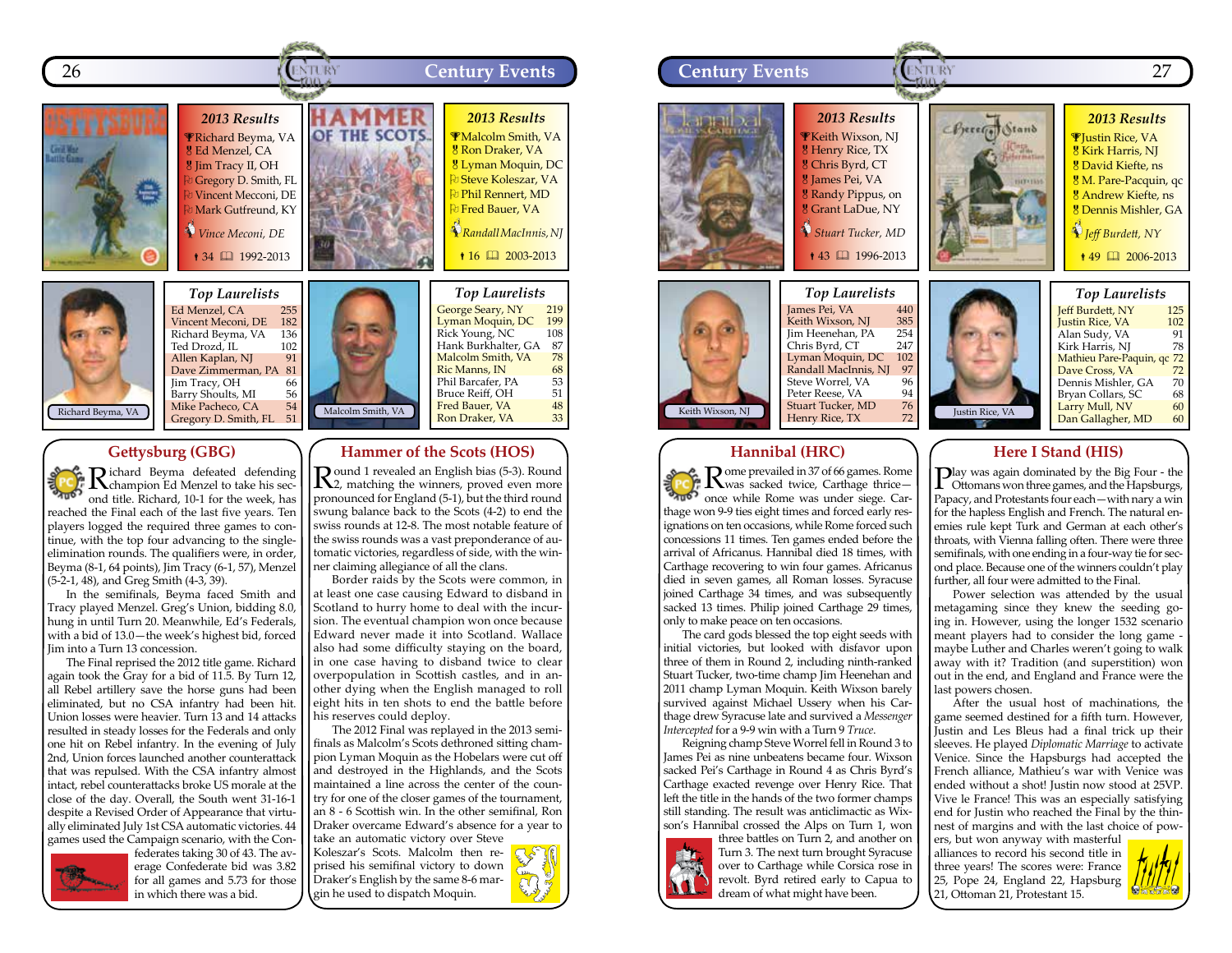



#### *Top Laurelists* Harald Henning, CT 196<br>Jeff King, OH 124 **Jeff King, OH** 124<br>Joe Collinson, MD 108 Joe Collinson, MD 108<br>Kevin Youells. PA 102 Kevin Youells, PA Rolinda Collinson, MD 90<br>Ionas Borra, NY 84 Jonas Borra, NY 84<br>Henry Dove, MD 80 Henry Dove, MD 80<br>Gregory Kulp, NI 74 Gregory Kulp, NJ 74<br>Mike Backstrom, MN 68 Mike Backstrom, MN 68<br>Haim Hochboim, il 60 Haim Hochboim, il

## **History of the World (HWD)**

The first heat fully manned five games and yield-ed wins by Ty Hansen, Gregory Breza, Harald Henning, Mark Smith, and defending champ Joe Collinson. The second heat was a mixed bag of repeat offenders looking for redemption and new blood that again produced five games. The victors were: Nick Pei, Mark Smith (again!), Henry Dove, Jon Anderson, and John Stevens.

The semifinals found all nine winners in place along with nine alternates. Ty Hansen rose to the top in the first game behind the always powerful Arabs/Holy Roman Empire combo and scored enough with the Incas/Aztecs to edge Virginia Harley's finishing kick. Table 2 went to Jon Anderson whose Arabs scored 36 points aided by eight monuments to take the lead and held on to claim the last three pre-eminence markers. However, the game was close enough that both Jennifer Visocnik and Kevin Youells also advanced. 2001 champ Harald Henning coasted to a comfortable 20-point win with the last four pre-eminence markers to deny advancement to any of his tablemates.

Harald would emerge from the Final a victor again, but it would be a far closer contest with but three points denying Virginia her first title. Harald, was fortunate to draw Britain at the end, but still owed his victory to an 11-7 advantage in Pre-em-



inence Markers over Virginia who was saddled with the US. Harald thus became the first to win titles in both versions of the game with his 187-184-171-167-159-145 victory.



#### **A House Divided (AHD)**

V **B**ids averaged 1 for the Union. This slight preference foretold a trend, as this year Union wins doubled Confederate victories; a tendency that held true even in the money rounds. Terry Coleman reached the Final by taking six points of VP cities on one turn from Bryan Eshelman. Meanwhile, the previous two champions met in the other semifinal in a rematch of their 2011 title clash. John Sutcliffe built a sizeable lead, only to watch as David Metzger continuously pared the margin. It all came down to battles on the last two turns. David won one, but not the second, and John returned to the Final.

John won Bull Run to open the Final and followed the Mississippi in an attempt to strangle the Confederacy on both flanks. Terry punched back in Kentucky to keep the game close. As the end loomed, Terry stripped Richmond to the bones, and moved into Indiana and southern Ohio. The climactic battle for Richmond came down to the last dice roll before the Southern capital fell. John confessed later that he would have conceded had the battle been lost.

It wasn't over, however, and Terry attacked three key cities on the last play of the game needing a trifecta to win. Two fell, but the third, Louisville, held. Both players were ex-

hilarated by the exciting drama just experienced. John added his second title while Terry pondered his fourth runner-up finish and another year to contemplate what might have been.



#### **Ingenius (ING)**

 $A$  decrease in players led to a reduced number<br>of double winners. Or maybe the competition is just getting tougher, making two wins more elusive. Either way, the current format lives another year. After you've run an event for several years, you spot the regulars who make their schedule to play in as many heats as possible. Then there are those who jump in because they lost elsewhere. The more they lose, the more they play. This was the story with fellow Cabbie Jeff Mullet whose misfortunes elsewhere allowed him two wins to advance.

Going into Sunday, Jeff was the last attending CABS member without wood (even Stein had one). In the semifinals he managed to beat David Metzger, Greg Ziemba and Phil Yaure. Table 2 had Jamie Tang eliminate Meghan Friedmann, Lauren Bohaczuk and defending champ Joe Yaure. Table 3 saw Ed Kendrick outscore Daniel Speyer, Cary Morris and Bruce Reiff (at least he lost to an adult in this semifinal). The last table had Nick Avtges getting a near perfect score to edge Matthew Charlap, Katie Breza and Elaine Pearson.

As usual, the Final was a defensive struggle with relatively low scores. Yellow was the low score for three players, but Jeff had the most of it and just enough purple to prevail 11-10-8/12-8/10



and thereby avoid being the only woodless Cabbie. And that's a label you don't want to wear for a year in Columbus …someone always seems to remind you about it.

### **Ivanhoe (IVH)**

An astounding first heat of 104 players al-lowed *Ivanhoe* to continue its unmatched record of greater attendance every year for a full decade. Changes for 2014 include enlarged semifinals. Due to the size of the field, the number of multiple winners increased despite cutting back from four heats to three. There were 16 double and one triple winners making it necessary to advance more than 16 to the semifinals. Next year's format will advance 25 to five 5-player games.

Our previous three champions were not among the semifinalists but there were three Lytle's. Dagny (14) advanced with two wins to her second semi. After a great purple tournament (27 on her first play) she lost her seat at the Final to Lexi Shea. Second-ranked Tessa (11) carved a clear path to the semifinals, but she too fell there, losing the Final seat to Natalie Beach. In the end, it was dad (Joel Lytle) who carried the family colors into Round 3. Joel, our only triple winner, was the #1 seed.

The Final began with a Yellow tournament started by Lexi only to have Alexander Lange change it to Green and draw first blood. The 5th, 6th and 7th rounds were taken in succession by Jeff Senley. Round 8 proved to be a masterful job of denying Jeff his last chip with

Alexander finally winning the Blue chip. Round 9 saw an appearance by Ivanhoe but it took another five rounds before Jeff took his last chip and first WBC shield.